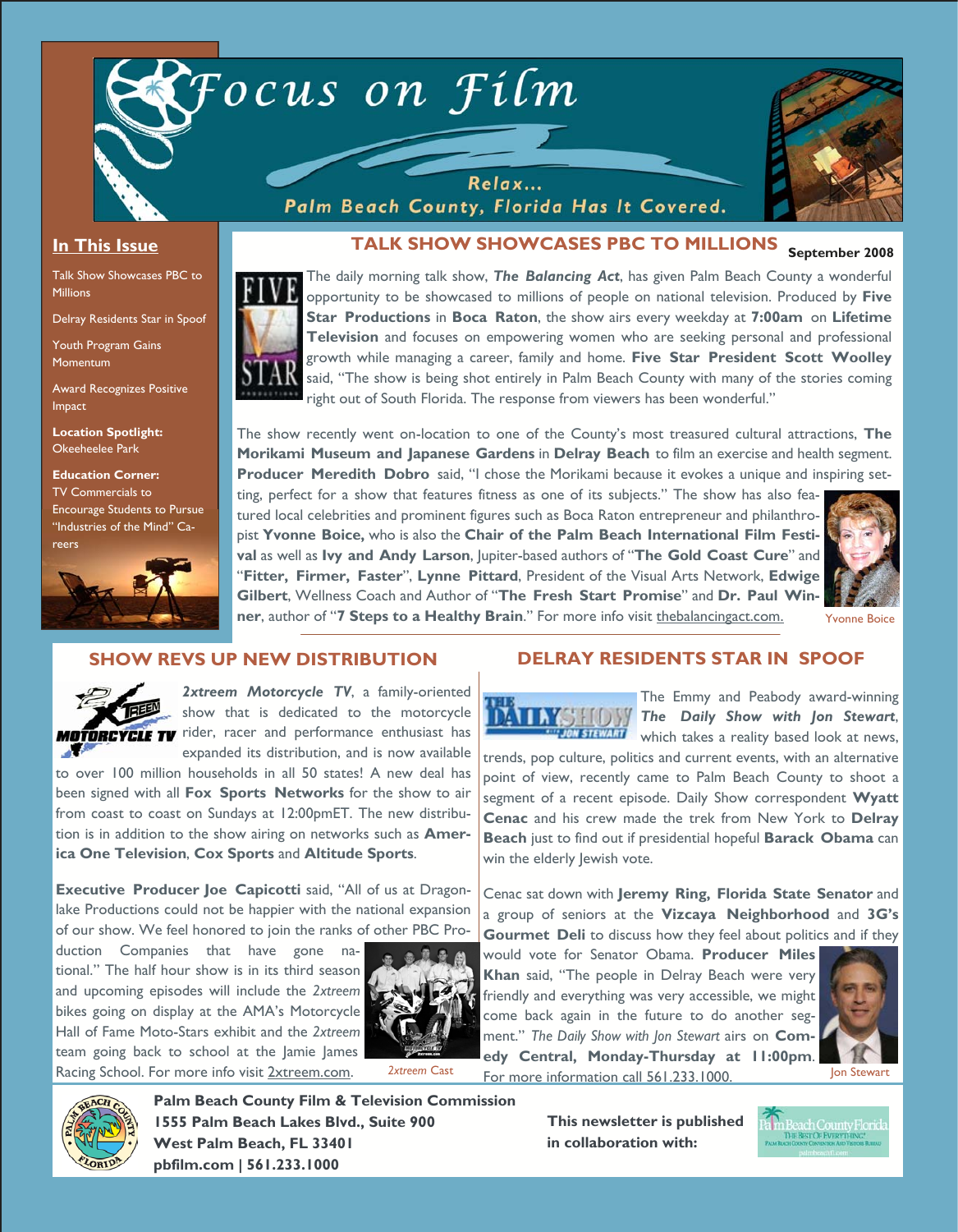#### **PBC WELCOMES A NEW TV STATION**



After more than two years of hard work and effort **Mi Pueblo TV** has arrived! It is the first television station in Palm Beach County dedicated to Spanish language programming. Airing on **Comcast Channel** 

**99** every day, from 4:00pm-12:00am, the station reaches 163,000 households in the Palm Beach County area.

**Mi Pueblo TV** consists of news programs and talks shows that represent the needs of the Hispanic-American communities within Palm Beach County. **President of MiPueblo TV Oscar Nodarse** said, "I am very happy to give the Hispanic community the first TV channel that will truly satisfy the needs of Hispanics with superior information, a lot of entertainment and positive and enriching messages." For more info please visit mipueblotv.tv and for a list of all locally based broadcasters call 561.233.1000.

### **EQUESTRIAN SISTERS ROUND UP PILOT**



From the cable network that brought you shows such as **Animal Cops** and **Meerkat Manor** comes a pilot for a new **Animal Planet** reality show that will follow three young

sisters from Wellington as they compete in the world of equestrian events.

The show is being produced by Los Angeles based **Green Bottle Pictures**, the company that brought audiences **Sunset Tan** on **E!** and the **Millionaire Matchmaker** on **Bravo.** The production team recently flew to Florida and filmed at **Nicole's Village Tavern** and various private locations in **Wellington**. **Owner of Nicole's Village Tavern, Ron Miranda** said, "We are very excited to be able to host the production of this show. Positive publicity for our Village can only promote a positive economic impact to the area." For more information call 561.233.1000.

#### **YOUTH PROGRAM GAINS MOMENTUM**



The educational TV program, *Teens on the Green* (TOG) is quickly finding its place in the Florida production community. Recently, TOG secured commercial air time from **Comcast** to broadcast over 300 commercials on Florida's East Coast. The commercials are for the **TOG** 

**World Championship Tournament** which will take place **December 16-20, 2008** at **PGA National Resort & Spa** in **Palm Beach Gardens**. TOG has also found distribution through **PBS** for a 13-part series, including a one-hour special on the tournament. **TOG Founder Renny Roker**, explained that "golf teaches youth to be more focused, patient, respectful and honest which translates into how they act and participate in school as well as in their lives".

TOG has also teamed up with **The G-Star School of the Arts**  in **West Palm Beach** to have stu-

dents interview tournament participants for the one-hour special. For more information please visit teensonthegreen.com or call 561.233.1000.



PGA National Resort & Spa

#### **NEW PROMO MAKES WAVES**



**The Juno Beach Park and Pier** doesn't just offer a great fishing spot and a relaxing atmosphere; it also boasts one of the most beautiful backdrops in the County. **WPTV NewsChannel 5** recently utilized the location to shoot a new promo

Steve Weagle

for **Meteorologist Steve Weagle**.

The one day shoot was produced by **WPTV Promotions Producer Dave Montgomery** who said, "I chose the Pier for its location in relation to the beach...I was able to get a wide shot of the ocean and beach from the ocean's point of view with our talent front and center." The spot has already started to air and will stay on the air for approximately one month. Special thanks to **PBC Parks and Recreation** and **Dania Pier Management** for their assistance with this project.

### **UNIQUE MUSEUM SHOWCASES TALENT**



Legendary actor **Burt Reynolds** presented his **Master Acting Class Showcase** at the **Burt Reynolds and Friends Museum** in **Jupiter** for the second time this summer. A series of master classes were taught by Reynolds, whose expertise in TV and film is

Burt Reynolds and BRITT Alumni Suzanne Niedland

highly regarded. The Museum, which easily lends itself as a performance venue, is a shrine to the vast collection of memorabilia

from his array of films, as well as his awards and many personal gifts and photos from his celebrity friends.

The invite-only showcase consisted of scenes from classic plays and films performed by local talent. The talent included BRITT alumni (Burt Reynolds Institute for Theater Training) **Suzanne Niedland**, as well as former Jupiter Vice Mayor **Kathleen Kozinski** who performed a duet with local songwriter/filmmaker **Cooper Getschal**. For more info please call 561.743.9955.

### **AREA CEO GARNERS PRESTIGIOUS HONOR**



The Literary Agent Showcase named **Boca Raton** based **TransMedia Fublic Relations - Publishing Williams COM BULG INSURGED Thomas** J. Mad-

**den "Writer of the Month"** for his screenplay *Father's Day Ghost Story* inspired by Bill Cobsy's book *Come On People*. Madden said, "I'm greatly appreciative of this most unexpected recognition by the Literary Agent Showcase, which is used as a resource by some 5,000 literary agents looking for promising screenplays to turn into motion pictures."

The Literary Agent Showcase describes Madden's screenplay as "a ghostly tale…a spooky spoof of modern-day parenting. It delves into the growing epidemic of fatherlessness in America, where single moms are raising far too many families, leaving children to wonder: Where have all the daddies gone." For more information please call Adrienne Mazzone 561.750.9800 ext. 210.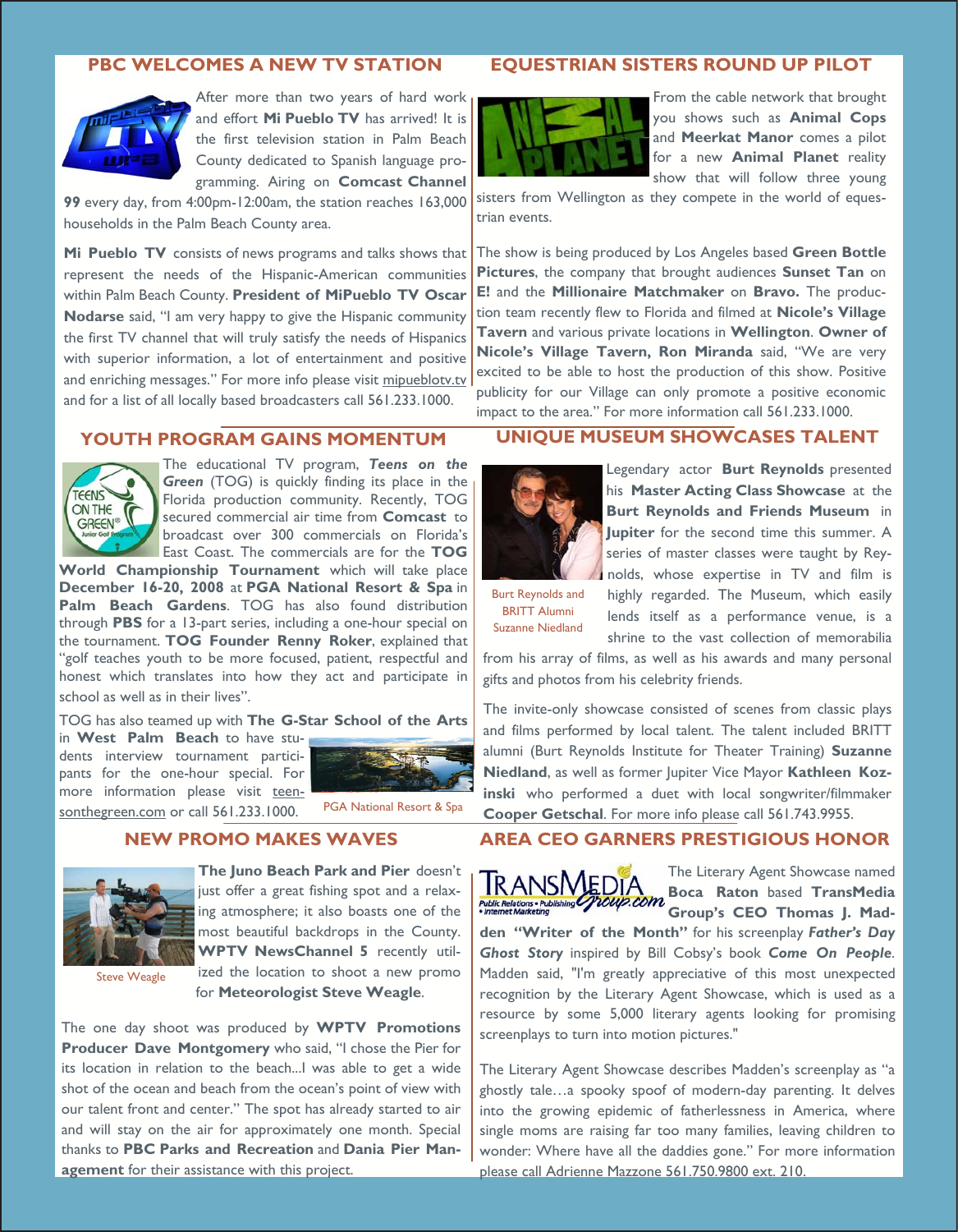### **TV COMMERCIALS TO ENCOURAGE STUDENTS TO PURSUE**

### **"INDUSTRIES OF THE MIND" CAREERS**



**The Palm Beach County Film and Television Commission (FTC)** in partnership with the **Palm Beach County Economic Development Office** and the **Palm Beach County School District**, has completed the *Industries of the Mind,* a set of seven 30-second commercials. The commercials feature local comedians **Frank Licari**, **Jesse Furman** and **Travis Thomas** of "**The Jove Improv**" who are repeatedly being rejected from an employment office since they never got a proper



Furman, Lucari and Thomas education. All commercials are then followed by a call to action to visit *IndustriesoftheMind.net* to gain information as to how to follow each industry path beginning in the 9th grade. The commercials produced and directed by filmmaker **V. Alex Marquez**; give insight into the numerous options for young people in Palm Beach County who are planning to enter the County's workforce. **Palm Beach County Economic Development Director Kevin Johns** said, "The world is now witnessing some of the greatest technological transformations in history. We want to popularize career pathways *workuree* 

Alliance for our kids to be successful in these new technologies. Using the media to achieve that goal through a partnership between the FTC, the schools and the Industries of the Mind is part of our solution."

The commercials are based on the 21<sup>st</sup> Century Palm Beach County Strategic Economic Plan findings that identified seven industry clusters for Palm Beach County's future: Bioscience, Aerospace, Marine and Environmental Science, Information Technology, Tourism Film, Film Arts & Culture, and International Banking and Financial Services. **President of the Business Development** 



**Board of Palm Beach County Kelly Smallridge** said, "These commercials provide key information on job opportunities in Palm Beach County in a very entertaining fashion, we hope that our high school students will be be part Board of Palm Beach County Neur Strian 1986 said, these connections of school students will also the school students will take the opportunity to explore careers in industries that are growing significantly and paying very  $\frac{\text{NSE}(\text{NSE})}{\text{Res}(\text{NSE})}$ high salaries." For more information please visit IndustriesoftheMind.net or call 561.233.1000.



### **AWARD RECOGNIZES POSITIVE IMPACT**



The Cuillo Centre for the Arts' Executive Director, **Zachariah Phillips**, Special Events Director, **Peter Marzilli**, veteran vocalist of stage and screen **Avery Sommers** and Platinum Award winner **Cooper Getschal** were the recent recipi-

2008 Award for Excellence ents of the **Palm Beach County** 

**Schools 2008 Award for Excellence in Education**.

The ceremony signified the achievements the recipients share from producing two episodes of *Downtown at the Cuillo*, a performing arts series developed in a collective effort between **The Cuillo Centre for the Arts**, **The Education Network (TEN)** and **The Palm Beach County School District**. The program centers on performances by students selected from Palm Beach County schools, who get to perform with the show's seasoned veterans. The show is shot at the Cuillo Centre and edited by TEN. An upcoming series is in development for the 2008/09 school year. For more info call 561.835.9226.



of Sales, Days Inn

## **HOTELS ACCOMMODATE STARS AND PRODUCTIONS**

Productions from all over the world travel to Palm Beach County to shoot in a subtropical paradise complete with pictur-L-R: Andrew Hill, Gen- esque locations and warm hospitality. eral Manager, Days Inn, Palm Beach County is fortunate to have a Domenico Nesci and large and very supportive hotel community Fran Buckley, Director that not only accommodates these productions, but also provides a haven for

stars to relax when they are vacationing.

Recently, **Domenico Nesci**, star of the **MTV** show, *That's Amore!* checked into the **Days Inn-Airport North** after he finished taping the season finale of his show. Nesci was first seen searching for romance on the MTV show, *A Shot at Love with Tila Tequila*. After his search ended unsuccessfully, he was given his own dating show. For more info on *That's Amore* visit mtv.com and for more info on local hotels call 561.233.1000.

### **BEWARE OF BOGUS CASTING CALL**



newschannel As first reported by WPTV reporter Jamie Holmes, there are rampant rumors circulating around Florida that *Beverly Hills Cop IV* will be shooting in South Florida and is looking for

extras. The Palm Beach County Film and Television Commission wants you to know that there are currently no plans to bring the 'Cop' franchise to Palm Beach County, despite an ad on the Internet looking for extras to star in the film. The ad implied the crew would start shooting in **Palm Beach Gardens** in the next few months.

**Paramount Pictures** has given the go-ahead for the film, which once again stars **Eddie Murphy**, but according to Variety, it would not shoot until 2009, and would not be released until 2010. Palm Beach County would certainly welcome the crew to shoot locally, but as of now, no official contact with the studio has been made.

### **FTC STAFF CHANGE**

Please join the **Palm Beach County Film & Television Commission** as we say goodbye to our **Locations Coordinator Kimberly Cooke**, who will be going back to teaching and doing some freelance work. She is currently editing a feature documentary on emancipated foster youth for a non-profit organization and is in preproduction on a feature documentary of her own that is a mix of narrative and documentary elements with animation incorporated into the sequences.

In addition, she recently completed a documentary about a hitchhiker and the people he meets on a cross-country trip called *Wide Open*. Kimberly is also teaching a kindergarten class as well as **Introduction to Editing** at Palm Beach Community College. Kimberly Cooke in pro-Good luck Kimberly!



duction on *Wide Open*